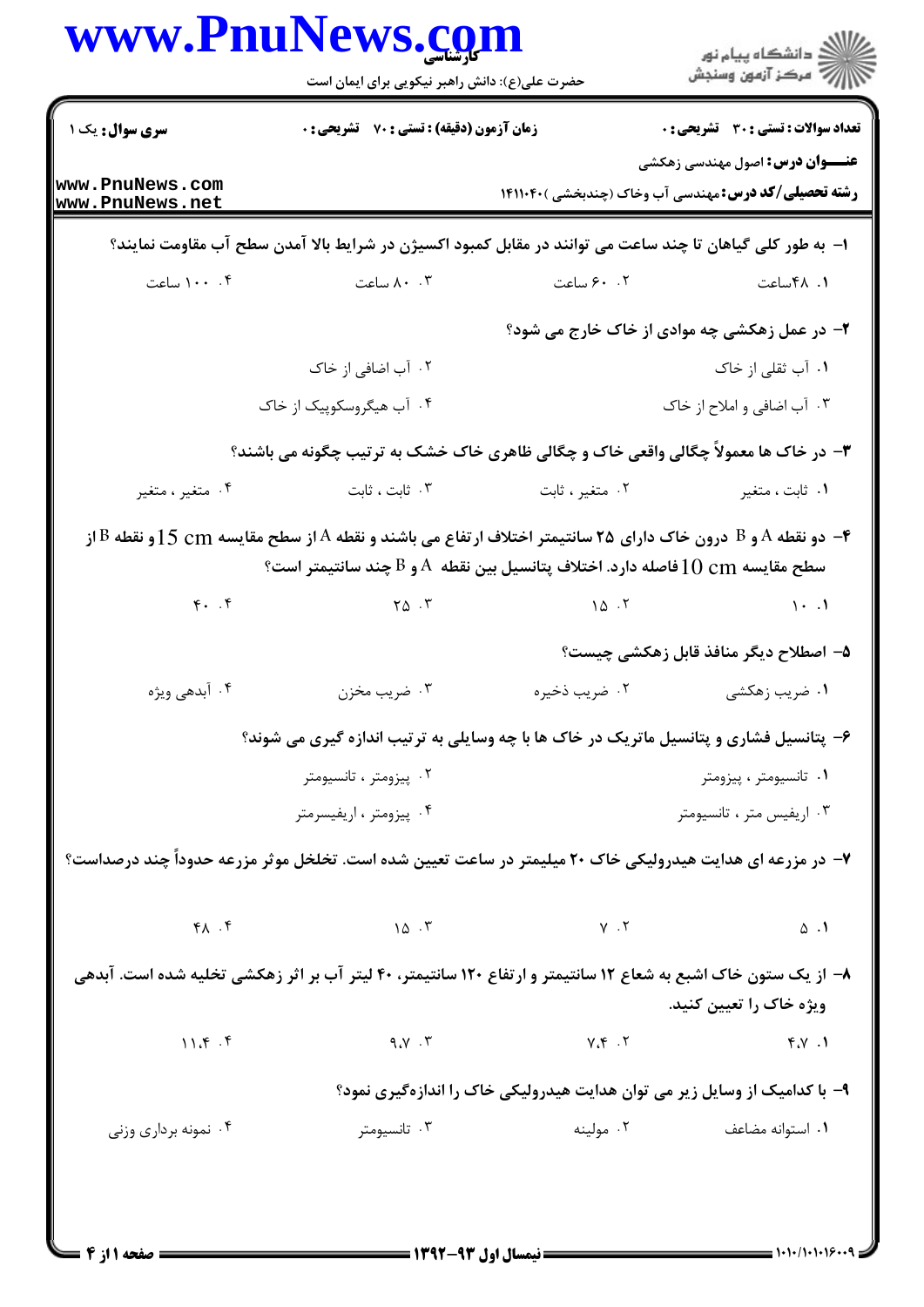|                                         | www.PnuNews.com<br>حضرت علی(ع): دانش راهبر نیکویی برای ایمان است                                                |                                                              | ڪ دانشڪاه پيام نور<br>∕7 مرڪز آزمون وسنڊش                                                                                                                                                                                                                                                                              |
|-----------------------------------------|-----------------------------------------------------------------------------------------------------------------|--------------------------------------------------------------|------------------------------------------------------------------------------------------------------------------------------------------------------------------------------------------------------------------------------------------------------------------------------------------------------------------------|
| <b>سری سوال :</b> ۱ یک                  | زمان آزمون (دقیقه) : تستی : 70 ٪ تشریحی : 0                                                                     |                                                              | تعداد سوالات : تستى : 30 قشريحى : 0                                                                                                                                                                                                                                                                                    |
| www.PnuNews.com<br>www.PnuNews.net      |                                                                                                                 |                                                              | <b>عنـــوان درس:</b> اصول مهندسی زهکشی<br><b>رشته تحصیلی/کد درس:</b> مهندسی آب وخاک (چندبخشی )41104۰                                                                                                                                                                                                                   |
|                                         | ۱۰– به کمک کدام روش اندازهگیری می توانیم هدایت هیدرولیکی خاک را در زیر سطح ایستابی و در یک لایه مشخص اندازه     |                                                              | گیری کنیم؟                                                                                                                                                                                                                                                                                                             |
| ۴. روش چاهک                             | ۰۳ روش چاهک معکوس                                                                                               | ٢. روش استوانه مضاعف                                         | ۰۱ روش پیزومتری                                                                                                                                                                                                                                                                                                        |
|                                         |                                                                                                                 |                                                              | 1۱– کدام روش میزان هدایت هیدرولیکی خاک را در بالای سطح ایستابی محاسبه می نماید؟                                                                                                                                                                                                                                        |
| ۰۴ روش تک چاهی                          | ۰۳ روش چاهک معکوس                                                                                               | ۰۲ روش چاهک                                                  | ۰۱ روش پیزومتری                                                                                                                                                                                                                                                                                                        |
|                                         | ۱۲- برای زمین های مسطح با نفوذپذیری کم یا مناطقی که دارای بارندگی زیاد باشد، اجرای کدام روش زهکشی مناسبتر       |                                                              | است؟                                                                                                                                                                                                                                                                                                                   |
| ۰۴ زهکشی حائل                           | ۴. زهکشی لانه موشی                                                                                              | ۰۲ زهکشی زیرزمینی                                            | ۰۱ زهکشی سطحی                                                                                                                                                                                                                                                                                                          |
|                                         | ۱۳– در زمین هایی که دارای سطح مقعر است و آبراهه یا مجرای طبیعی باریکی از بخش میانی آن عبور می نماید، اجرای کدام |                                                              | نوع از زهکش ها مناسبتر و بهتر است؟                                                                                                                                                                                                                                                                                     |
|                                         | ۰۲ زهکشی زیرزمینی موازی                                                                                         |                                                              | ۰۱ زهکشی زیرزمینی جناقی                                                                                                                                                                                                                                                                                                |
|                                         | ۰۴ زهکشی زیرزمینی لانه موشی                                                                                     |                                                              | ۰۳ زهکشی زیرزمینی حائل                                                                                                                                                                                                                                                                                                 |
|                                         | ۱۴- کدام شبکه زهکشی شامل زهکش های زیرزمینی است که به جمع کننده لوله ای تخلیه می شوند؟                           |                                                              |                                                                                                                                                                                                                                                                                                                        |
|                                         | ۰۲ شبکه زهکشی مرکب                                                                                              |                                                              | ۰۱ شبکه زهکشی منفرد                                                                                                                                                                                                                                                                                                    |
|                                         | ۰۴ شبکه زهکشی دو طرفه                                                                                           |                                                              | ۰۳ شبکه زهکشی منفرد یک طرفه                                                                                                                                                                                                                                                                                            |
|                                         |                                                                                                                 |                                                              | ۱۵– نقش فیلتر در اطراف لوله ها در یک سیستم زهکشی چیست؟                                                                                                                                                                                                                                                                 |
|                                         |                                                                                                                 |                                                              | ٠١ جلوگيري از ورود آب زياد به داخل زهكش ها                                                                                                                                                                                                                                                                             |
|                                         |                                                                                                                 |                                                              | ۰۲ جلوگیری از ورود مواد و دانه های ریز به داخل زهکش ها                                                                                                                                                                                                                                                                 |
|                                         |                                                                                                                 | ۰۳ اصلاح و ایجاد شرایط مناسب برای جلوگیری آب به داخل زهکش ها |                                                                                                                                                                                                                                                                                                                        |
|                                         |                                                                                                                 |                                                              | ۰۴ هیچکدام                                                                                                                                                                                                                                                                                                             |
|                                         | ۱۶– زمانی که از مواد پوششی مثل شن و ماسه در اطراف زهکش های زیرزمینی استفاده نماییم، به طور معمول چند سانتیمتر   |                                                              | بایستی از این مواد استفاده شود؟                                                                                                                                                                                                                                                                                        |
| $1 \cdot \cdot - \lambda \cdot .$       | $5.20 - 0.7$                                                                                                    | $1 - 1 - 1$                                                  | $9 - 0.1$                                                                                                                                                                                                                                                                                                              |
|                                         |                                                                                                                 |                                                              | ۱۷- در اراضی مسطح طول زهکش ها به طور معمول بین چه مقادیری انتخاب می شوند؟                                                                                                                                                                                                                                              |
| $\uparrow \cdots$ $\downarrow \cdots$ . | $F \cdot \cdot \cdot \cdot \cdot$                                                                               | $Y \Delta \cdot \_ \ \ \gamma \cdot \ \ . \ \ Y$             | $1 \cdot \cdot - 70 \cdot .1$                                                                                                                                                                                                                                                                                          |
| = صفحه 12ز 4                            |                                                                                                                 | ـــــ نیمسال اول ۹۳-۱۳۹۲ ــ                                  | $=$ $\frac{1}{2}$ $\frac{1}{2}$ $\frac{1}{2}$ $\frac{1}{2}$ $\frac{1}{2}$ $\frac{1}{2}$ $\frac{1}{2}$ $\frac{1}{2}$ $\frac{1}{2}$ $\frac{1}{2}$ $\frac{1}{2}$ $\frac{1}{2}$ $\frac{1}{2}$ $\frac{1}{2}$ $\frac{1}{2}$ $\frac{1}{2}$ $\frac{1}{2}$ $\frac{1}{2}$ $\frac{1}{2}$ $\frac{1}{2}$ $\frac{1}{2}$ $\frac{1}{2$ |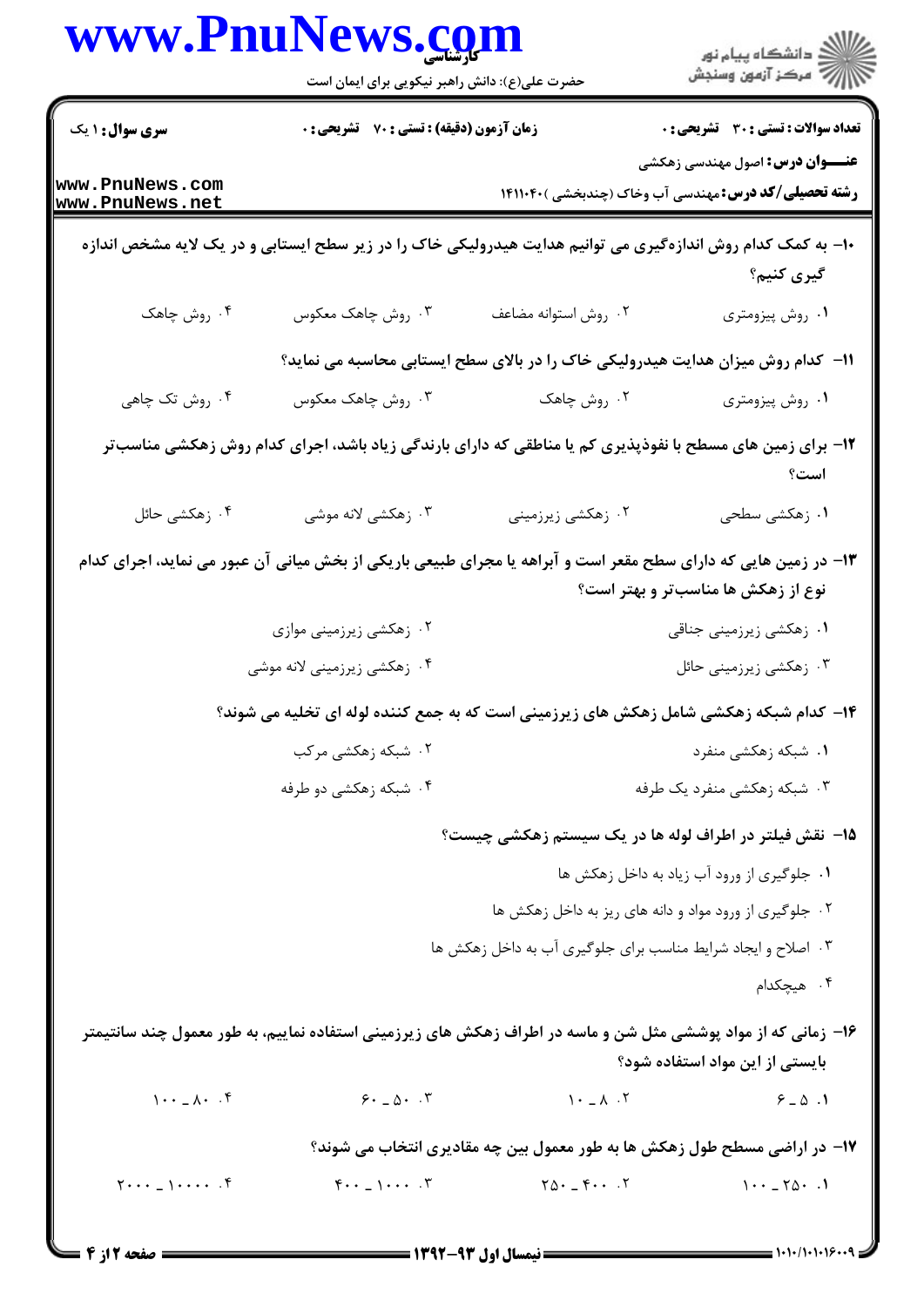|                                                             | حضرت علی(ع): دانش راهبر نیکویی برای ایمان است                                                             |                                                                                       | ِ<br>∭ دانشڪاه پيام نور<br>∭ مرڪز آزمون وسنڊش |
|-------------------------------------------------------------|-----------------------------------------------------------------------------------------------------------|---------------------------------------------------------------------------------------|-----------------------------------------------|
| <b>سری سوال : ۱ یک</b>                                      | زمان آزمون (دقیقه) : تستی : 70 گشریحی : 0                                                                 |                                                                                       | <b>تعداد سوالات : تستی : 30 ٪ تشریحی : 0</b>  |
| www.PnuNews.com<br>www.PnuNews.net                          |                                                                                                           | <b>رشته تحصیلی/کد درس:</b> مهندسی آب وخاک (چندبخشی )۱۴۱۱۰۴۰                           | <b>عنـــوان درس:</b> اصول مهندسی زهکشی        |
|                                                             | ۱۸– در زمین هایی که زهکشی به منظور کنترل شوری منطقه صورت می گیرد، برای جلوگیری از شور شدن اراضی تحت تاثیر | خیز موئینه ای، زهکش ها را در چه عمقی قرار می دهند؟                                    | را در چه عمقی قرار می دهند؟                   |
| $\Delta = \mathfrak{F} \cdot \mathfrak{F}$                  | $Y - Y \Delta \cdot Y$                                                                                    | $\begin{bmatrix} 7 & 0 \\ 0 & -1 & 0 \end{bmatrix}$                                   | $1.0 - .9.1$                                  |
|                                                             | ۱۹- در محاسبه فاصله زهکش ها عمق معادل به چه علت در نظر گرفته می شود؟                                      |                                                                                       |                                               |
|                                                             |                                                                                                           |                                                                                       | ۰۱ منظور کردن مقاومت سفره در برابر جریان افقی |
|                                                             |                                                                                                           | ۰۲ منظور کردن مقاومت سفره در برابر جریان عمودی                                        |                                               |
|                                                             |                                                                                                           | ۰۳ منظور کردن مقاومت سفره در برابر جریان شعاعی                                        |                                               |
|                                                             |                                                                                                           | ۰۴ منظور کردن مقاومت سفره در برابر جریان افقی ، عمودی، شعاعی                          |                                               |
|                                                             | <b>+۲-</b> در شرایط غیرماندگار برای تعیین فاصله زهکش ها از کدام معادله می توان استفاده نمود؟              |                                                                                       |                                               |
| ۰۴ معادله توکسوز                                            | ۰۳ معادله گلور ـ دام                                                                                      | ۰۲ معادله دونان                                                                       | ٠١. معادله هوخهات                             |
|                                                             |                                                                                                           | <b>۲۱</b> - در شرایط ماندگار به کمک کدام معادله می توان فاصله زهکشی ها را محاسبه کرد؟ |                                               |
| ۰۴ ماسلند                                                   | ۰۳ عامر                                                                                                   | ۰۲ کراینهوف                                                                           | ۰۱ دونان                                      |
|                                                             | ۲۲- برای طراحی ظرفیت کانال های زهکشی چه ورودی هایی را درنظر می گیریم؟                                     |                                                                                       |                                               |
|                                                             | ۰۲ جریان سیلابی                                                                                           | ۰۱ تلفات آب آبیاری                                                                    |                                               |
|                                                             | ۰۴ خیز موئینه ای                                                                                          | ۰۳ تلفات آب آبیاری و جریان سیلابی                                                     |                                               |
|                                                             |                                                                                                           | <b>۲۳</b> - در مناطق مرطوب، ضریب زهکشی به طور معمول چند میلیمتر در روز است؟           |                                               |
| $\mathbf{r} \cdot \mathbf{r} = \mathbf{r} \cdot \mathbf{r}$ | $Y\Delta = Y - Y$                                                                                         | $Y - Y\Delta$ .                                                                       | $1 - r$ .                                     |
|                                                             | ۲۴– در اراضی مسطح به کمک کدام رابطه می توان دبی طرح را تعیین نمود؟                                        |                                                                                       |                                               |
|                                                             | ۰۲ روش سیپرس ــ کریک                                                                                      |                                                                                       | ۰۱ روش شماره منحنی                            |
|                                                             | ۰۴ روش مک مث                                                                                              |                                                                                       | ۰۳ روش کوک                                    |
|                                                             | ۲۵- ریشه های درختان وارد شده به داخل شبکه زهکشی را معمولاً با چه ماده ای می توان خشک نمود؟                |                                                                                       |                                               |
| ۰۴ سولفات مس                                                | ۰۳ کلراید سدیم                                                                                            | ۰۲ آهک                                                                                | ۰۱ گچ                                         |
|                                                             | ۲۶- برای مدیریت سیستم زهکشی حداقل در چه فاصله زمانی بایستی دریچه های یک طرفه را مورد بازرسی قرار دهید؟    |                                                                                       |                                               |
| ۰۴ دوماه سه بار                                             | ۰۳ دوماه یکبار                                                                                            | ۰۲ ماهی دو بار                                                                        | ۰۱ ماهي يکبار                                 |